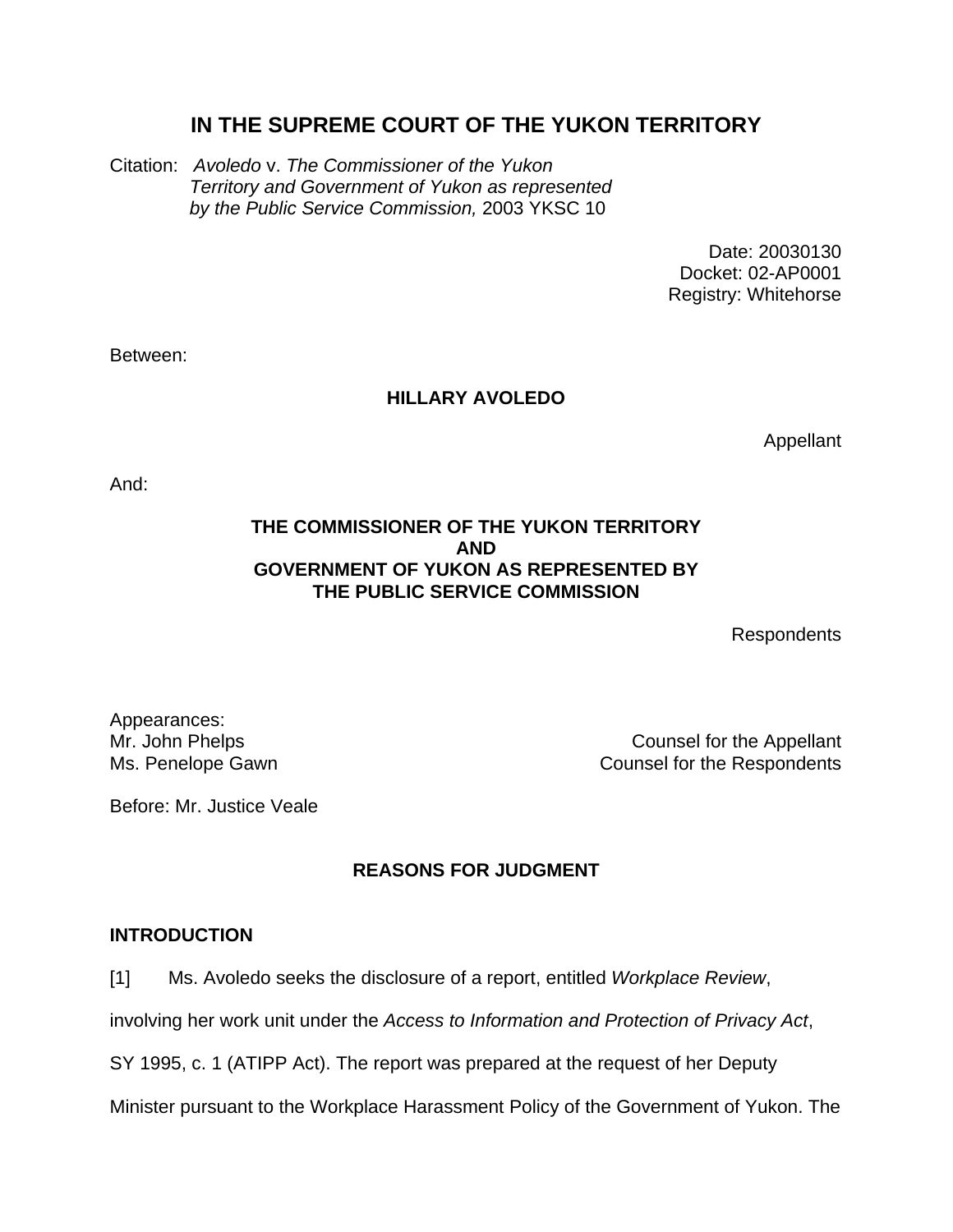#### Page 2

Information and Privacy Commissioner (IPC) decided that the report should be disclosed to the parties subject to the deletion of certain personal information that was considered to be an unreasonable invasion of a third party's personal privacy.

[2] The Public Service Commissioner (PSC) agrees with the IPC in part. The PSC has added a small number of references for deletion that it considers to be personal information. In addition, the PSC requires that Ms. Avoledo sign a confidentiality agreement prohibiting her from sharing or discussing the contents of the report with anyone.

### **ISSUES**

- [3] There are three issues to be considered:
- **1. Was the report prepared under the Workplace Harassment Policy?**
- **2. Are the deletions of personal information authorized by section 19 or section 25 of the ATIPP Act?**
- **3. Does the ATIPP Act authorize the PSC to require a confidentiality agreement prohibiting Ms. Avoledo from sharing or discussing the report with anyone?**

## **THE FACTS**

- [4] I find the following facts:
	- a) Ms. Avoledo was employed by the federal government from 1974 to 1997 when her unit was transferred to the Government of Yukon.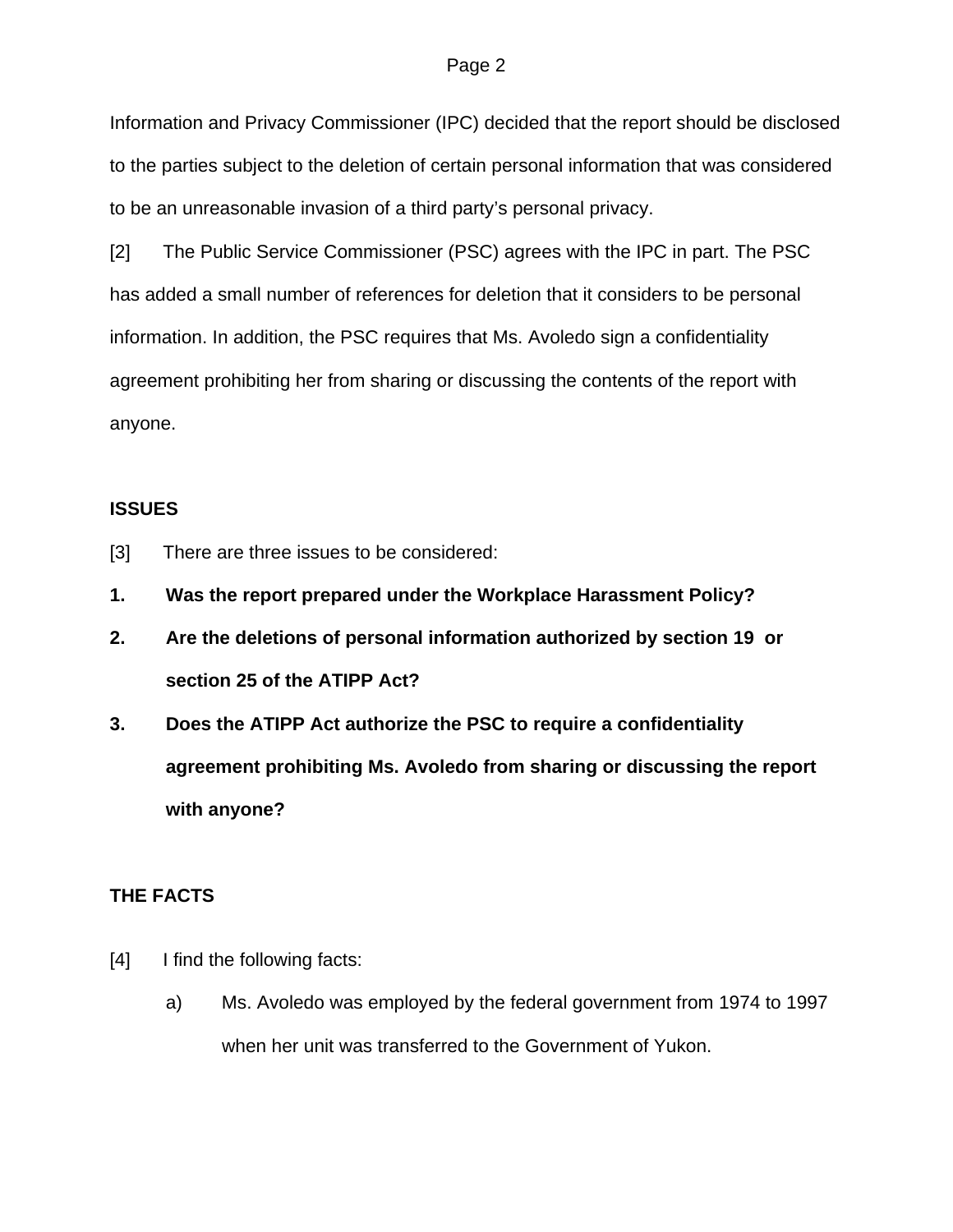b) On March 10, 1998, the Director of Health Programs informed the employees in the unit by memorandum that he had requested the Workplace Harassment Prevention Coordinator to conduct an investigation under the Workplace Harassment Policy. The Director stated in the memorandum that:

> The conduct of a workplace harassment investigation is confidential, and it is my clear expectation that no employee will discuss his or her information … with fellow employees.

- c) There was never a complaint under the Workplace Harassment Policy. The investigation did not involve sexual harassment, but rather administrative and supervisory issues. The Deputy Minister requested the investigation based on his suspicion that "there may be possible occurrences of workplace harassment."
- d) The memorandum also attached a copy of Policy 3.47: Workplace

Harassment (Workplace Harassment Policy), which became effective on

October 27, 1994. It contains the following statement on confidentiality:

## **2.7 Confidentiality**

All complaints under this policy both formal and informal and any information and materials related to the complaints will be treated as confidential and will not be divulged to any unauthorized persons.

All records of complaints and findings received by the Planning and Research Branch will be maintained in a confidential file within that branch.

No records of any kind related to a harassment complaint may be kept on file in departments once the matter is resolved. All such records will be turned over to the Planning and Research Branch.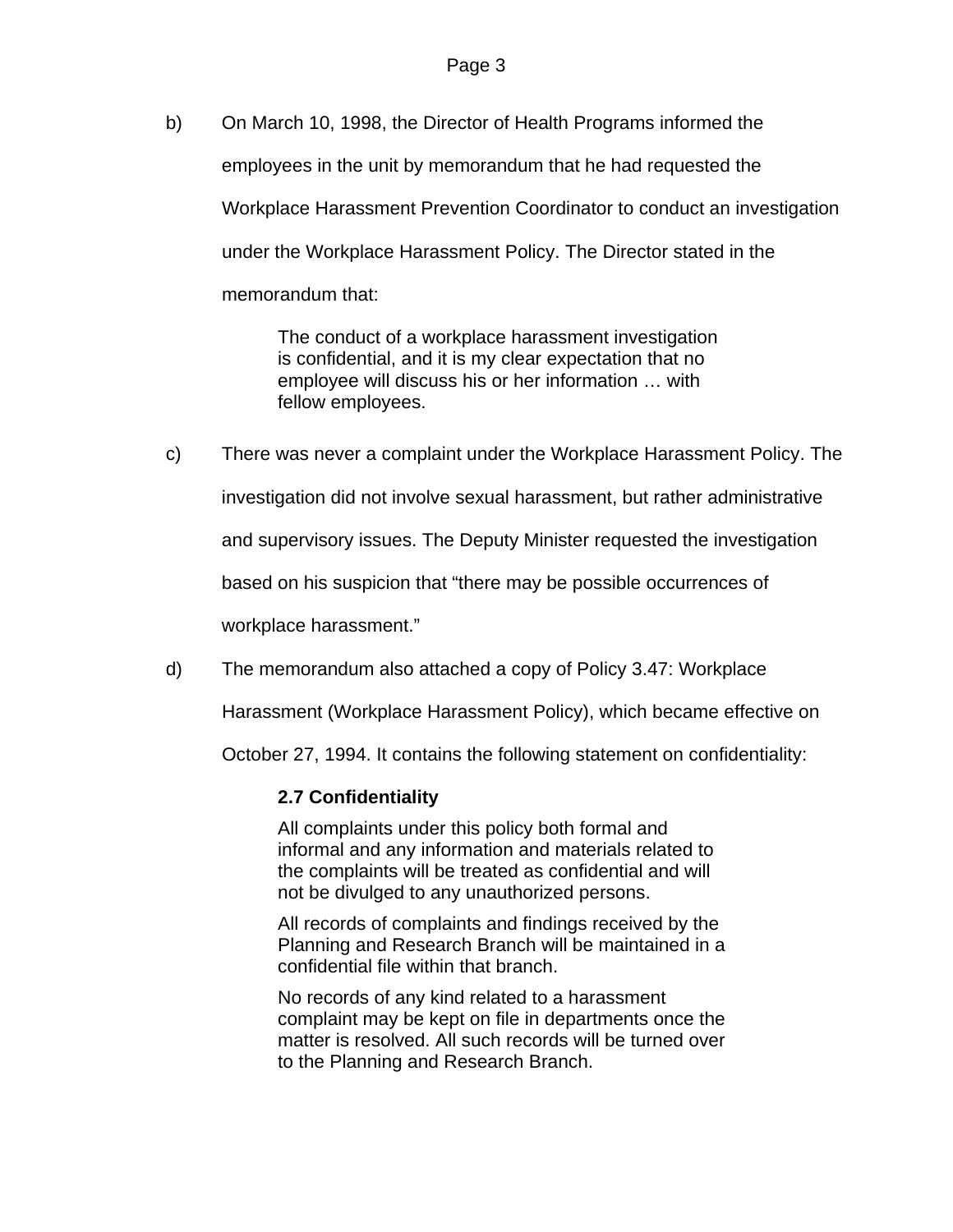e) The harassment investigation was authorized under the Informal

Resolution section of the Workplace Harassment Policy, as follows:

. . .

## **2.6.1 Informal Resolution**

When a deputy head suspects the possible occurrence of workplace harassment he/she may request the appointment of a Harassment Review Committee to conduct an independent investigation.

- f) On April 15, 1999, the Workplace Harassment Prevention Coordinator confirmed that a Harassment Review Committee was appointed to conduct an investigation, prepare a report and provide a copy of the report to the Deputy Minister.
- g) On September 22, 2000, the employees of the unit attended a mandatory meeting with representatives from their department, the Public Service Commission and the Yukon Employees Union. They were told by the Workplace Harassment Prevention Coordinator that the investigation was no longer a workplace harassment investigation but a *Workplace Review*. The Workplace Harassment Policy does not contain any reference to a W*orkplace Review*. The purpose of the change of wording was to deescalate the anxiety of the employees in the unit about the investigation.
- h) The Harassment Review Committee had no further involvement in the investigation which was carried out by the Workplace Harassment Prevention Coordinator. Under a formal complaint, the investigation is not considered complete until the Harassment Review Committee has approved the report.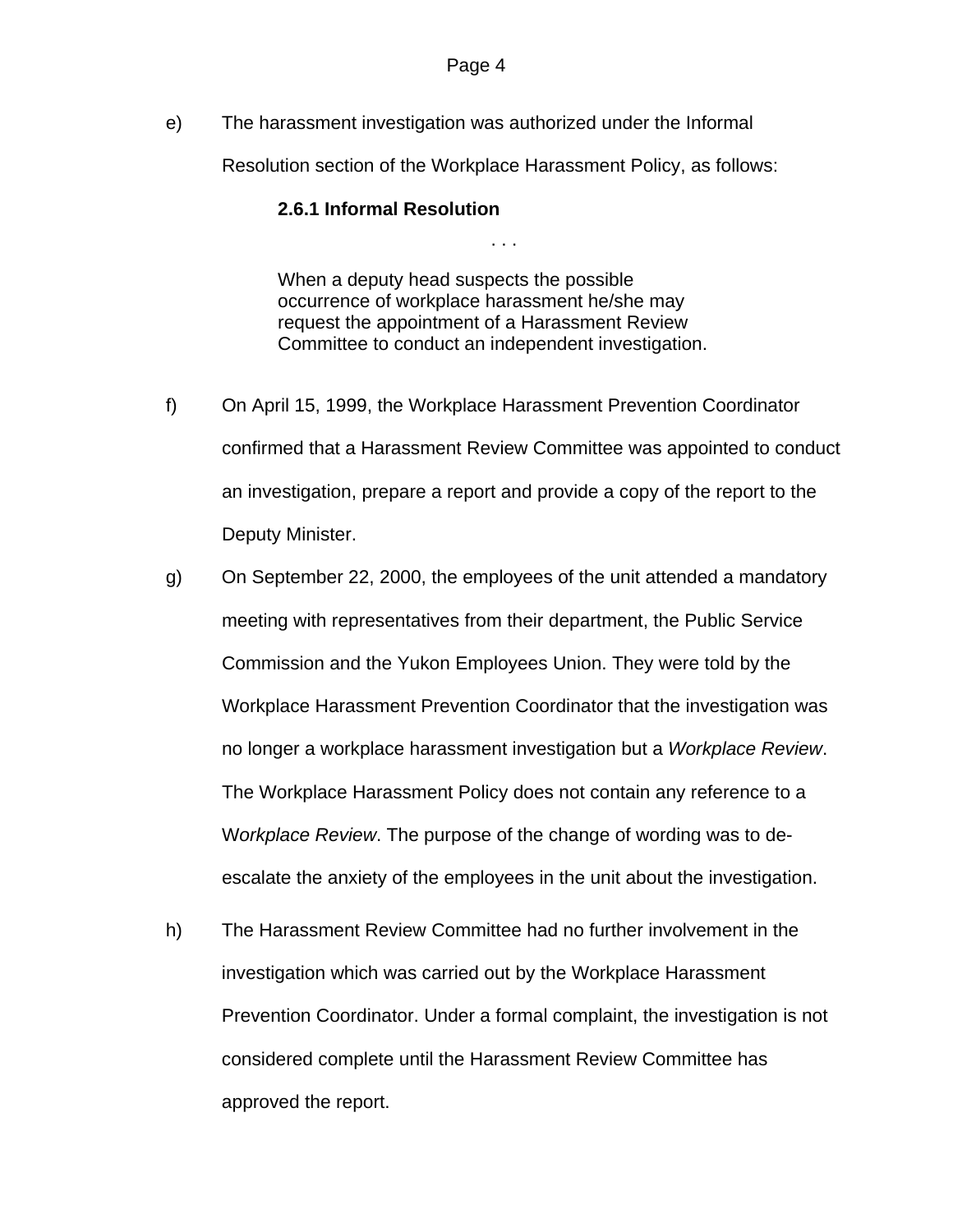i) By December 15, 2000, the *Workplace Review* report had been prepared and provided to the Deputy Minister. The Deputy Minister, in a memorandum dated December 15, 2000, stated:

> I have received correspondence … requesting that I release the *Operational Review Report* which I commissioned last year and was conducted on my behalf by … There seems to be some confusion about the conditions I have set for the release of the report as well as what conditions will surround its usage by parties if it is released.

- j) The *Workplace Review* report and the *Operational Review* report are one and the same, and I will use the title "*Workplace Review* report". The conditions referred to by the Deputy Minister were confidentiality requirements that were more stringent than the present position of the PSC. In addition to not being copied, distributed, shared or discussed with anyone outside the unit, the report had to be returned in 30 days for destruction.
- k) The Deputy Minister also required all employees in the work unit to consent to a release of personal information. The unanimous consent was not obtained.
- l) The Deputy Minister went on to say that:

From the Department perspective, this document has served the purpose intended. It will not be used for disciplinary or grievance matters or retained in any individual's personnel files. Any copies currently in the Department will be destroyed. The record will be managed in accordance with Public Service Commission's schedule covering documents of this type.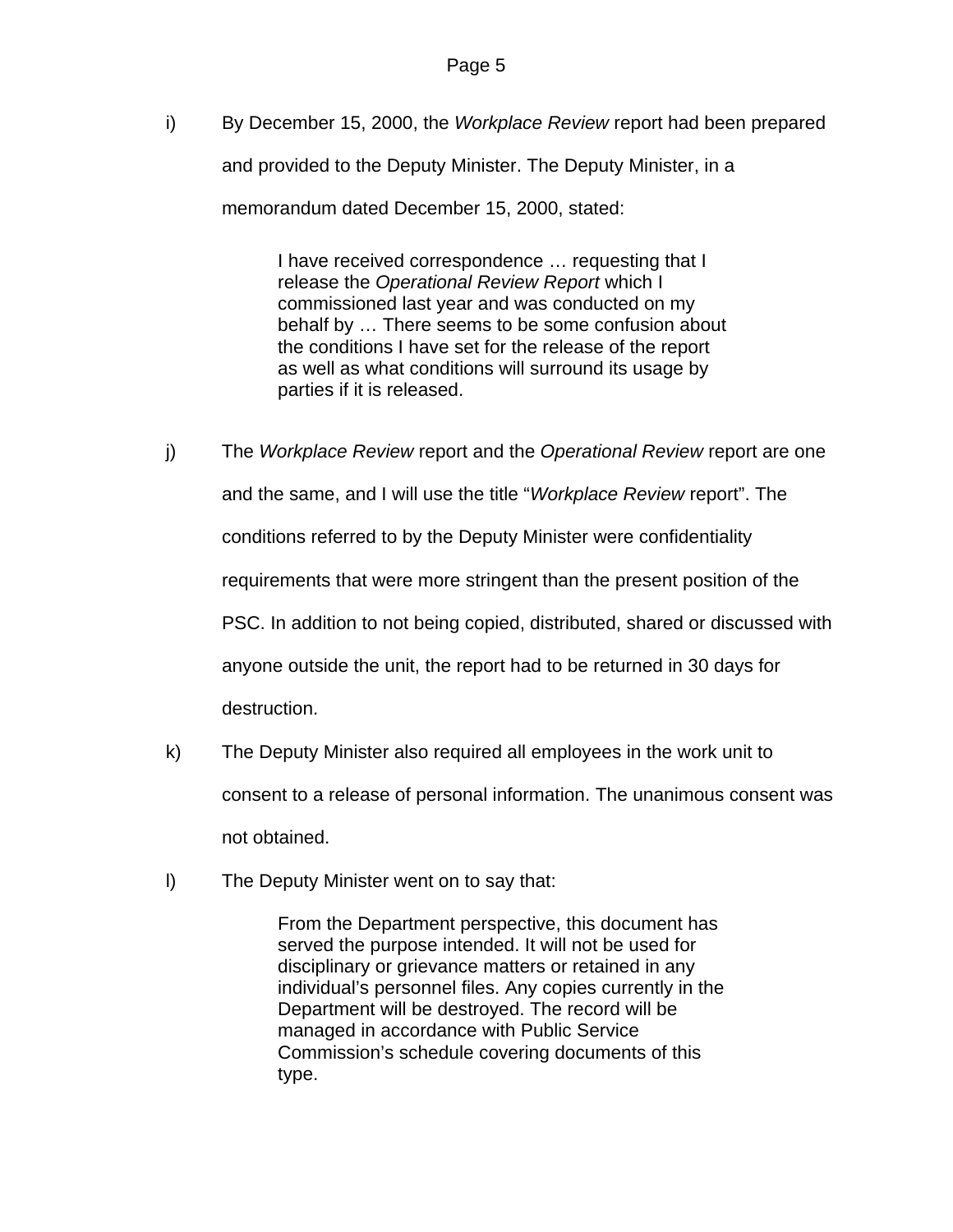- m) The report was given to the Deputy Minister and a union representative. There is no evidence that confidentiality conditions were placed upon these individuals nor does the Workplace Harassment Policy authorize distribution to the union representative.
- n) Ms. Avoledo had requested a copy of the *Workplace Review* report on October 4, 2000 without any confidentiality conditions. On December 12, 2000, she made an application for disclosure under the ATIPP Act. On January 9, 2001, the request for access was denied by the territorial archivist.
- o) Ms. Avoledo applied under section 48(1)(a) for the IPC to review the refusal to grant access to the report.
- p) The IPC granted disclosure of the report to Ms. Avoledo subject to certain deletions of personal information pursuant to sections 25(1), (2) and (4) of the ATIPP Act by way of a Commissioner's Report After Review dated January 15, 2002.
- q) By letter dated February 25, 2002, the PSC accepted the finding of the Commissioner's Report After Review that Ms. Avoledo and others were parties to the investigation that resulted in the *Workplace Review* report. However, the PSC maintained its position that the *Workplace Review* report was not required to be released under the ATIPP Act and required Ms. Avoledo to sign a confidentiality agreement agreeing to keep the report strictly confidential and not to share or discuss its contents with anyone. The confidentiality agreement stated that breach of the agreement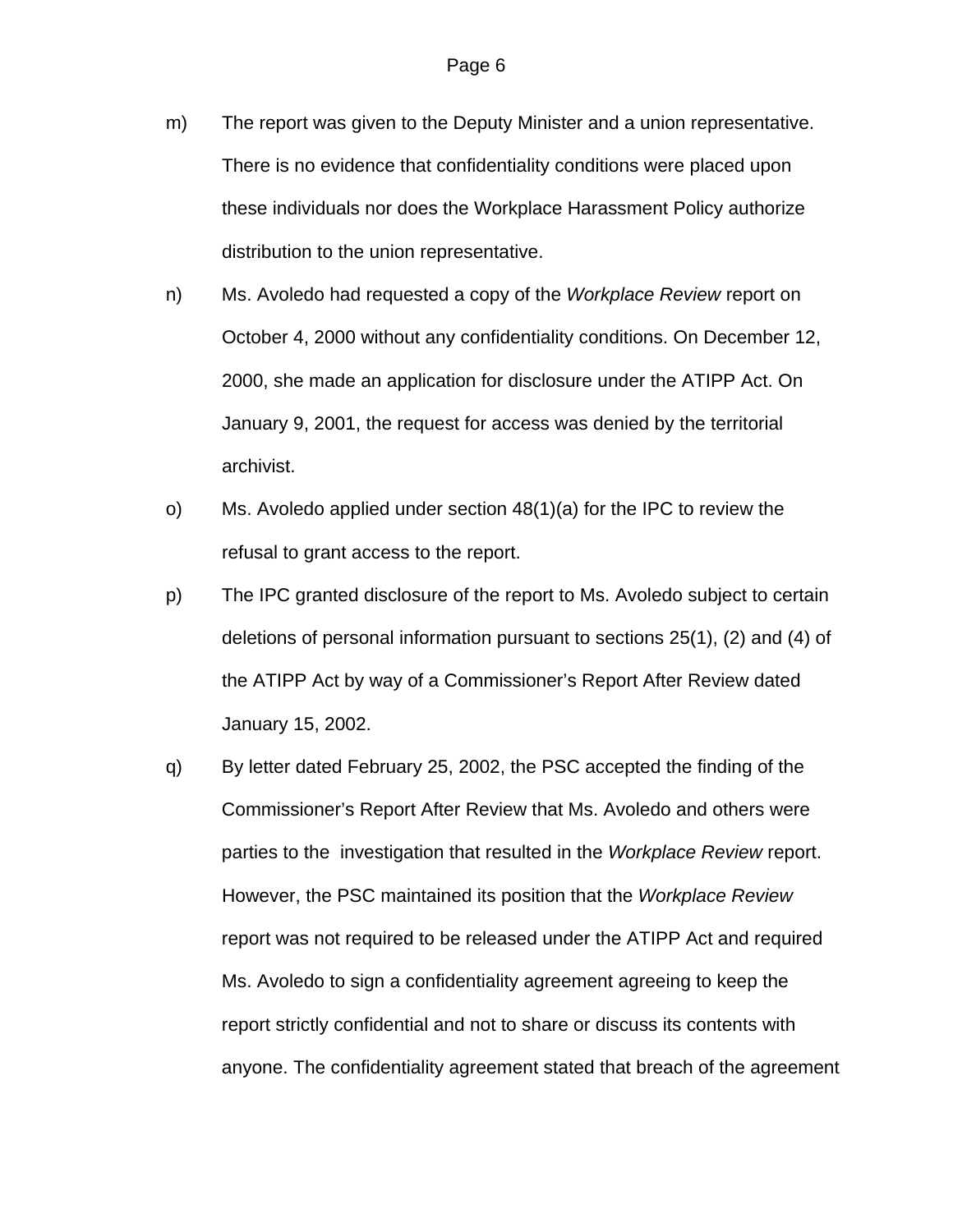could lead to disciplinary action. The PSC requires some additional deletions which are not significant.

- r) Ms. Avoledo appealed the PSC decision to this court on the basis that she accepts the deletions of the IPC, but not the deletions of the PSC. She also opposes the confidentiality requirements.
- s) The *Workplace Review* report has been provided to me under section 60(1)(b) of the ATIPP Act and remains in the court file in a sealed envelope. It has not been disclosed to Ms. Avoledo or her counsel.

# **THE ATIPP ACT**

[5] The purpose of the ATIPP Act is set out in section 1 as follows:

# **Purposes of this Act**

 **1**.(1) The purposes of this Act are to make public bodies more accountable to the public and to protect personal privacy by

(a) giving the public the right of access to records; and

(b) giving individuals a right of access to, and a right to request correction of, personal information about themselves; and

(c) specifying limited exceptions to the rights of access; and

(d) preventing the unauthorized collection, use, or disclosure of personal information by public bodies; and

(e) providing for an independent review of decisions made under this Act. [Underlining mine]

[6] Thus, it is the stated purpose of the ATIPP Act to give the public the right of

access to records while specifying limited exceptions.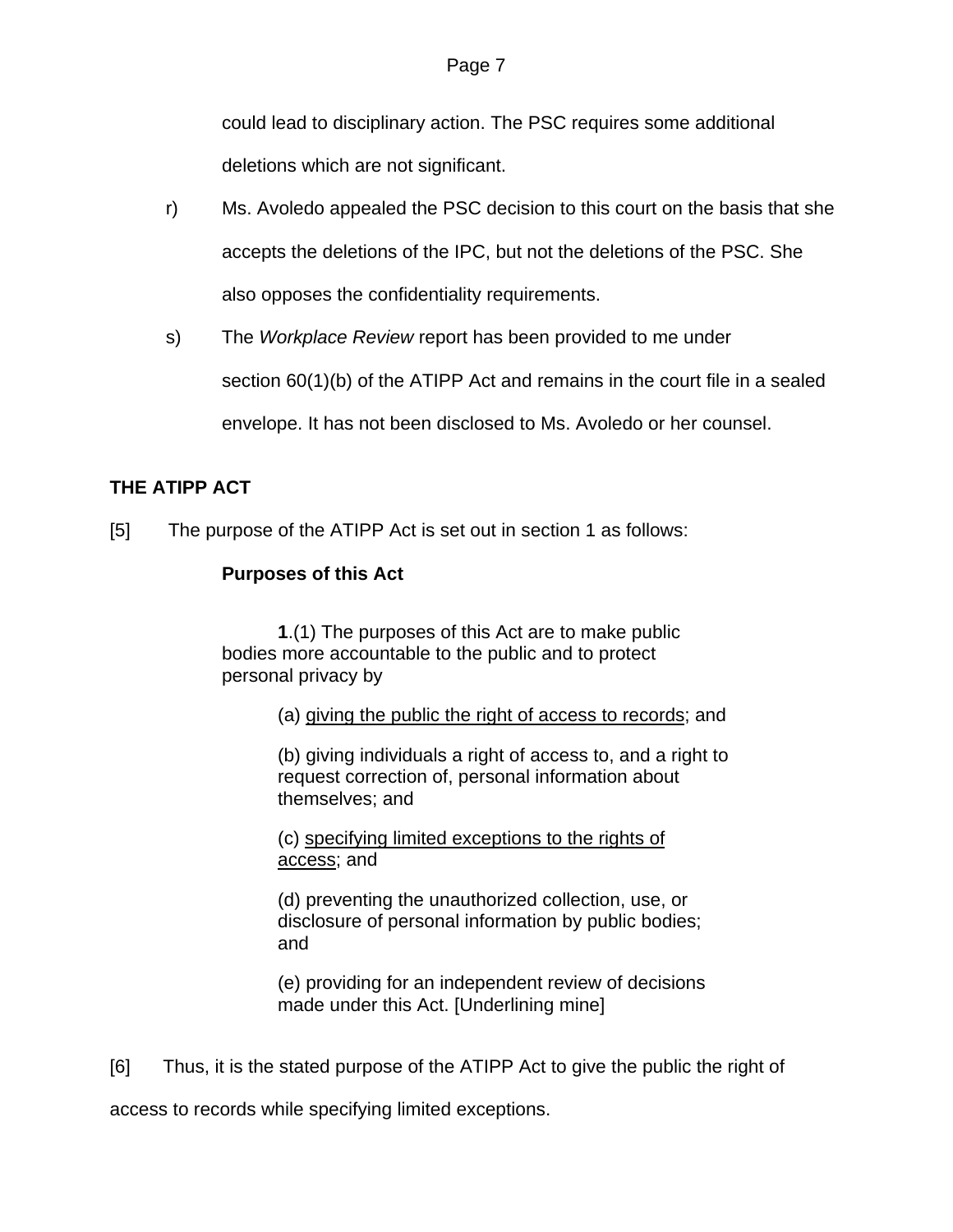[7] Pursuant to section 54, the PSC has the onus to prove that Ms. Avoledo has no

right of access to the parts of the report proposed to be deleted. The third party onus in section 54(2) does not apply as there is no identifiable third party.

[8] Counsel for the PSC concedes that there is no specific section of the ATIPP Act

dealing with the right of a public body to require a confidentiality agreement. However,

the PSC relies on the confidentiality section of the Workplace Harassment Policy and

certain sections of the ATIPP Act.

[9] Section 5 of the ATIPP Act sets out the right to information as follows:

# **Rights to information**

**5.**(1) A person who makes a request under section 6 has a right of access to any record in the custody of or under the control of a public body, including a record containing personal information about the applicant.

(2) The right of access to a record does not extend to information that is excepted from disclosure under this Part, but if that information can reasonably be separated or obliterated from a record an applicant has the right of access to the remainder of the record.

[10] Reading sections 1 and 5 together, the ATIPP Act sets out a scheme for access

to information that grants a person the right of access to information in the custody of a

public body. However, the right of access does not extend to information excepted from

disclosure in Part 2 of the ATIPP Act.

[11] The sections of Part 2 of the ATIPP Act that are relevant in this case are:

# **Disclosure harmful to law enforcement**

**19.**(1) A public body may refuse to disclose information to an applicant if the disclosure could reasonably be expected to …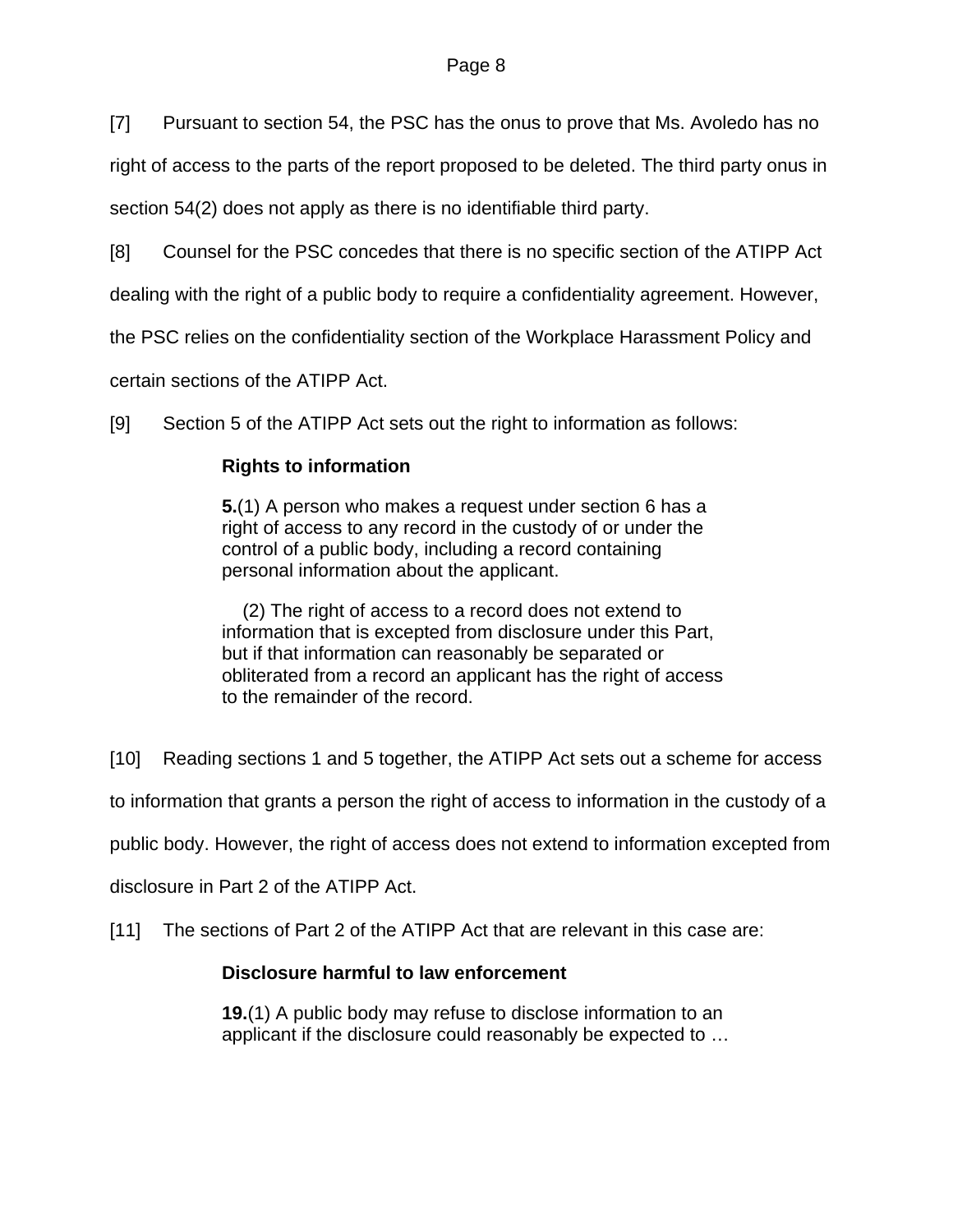(m) unfairly damage the reputation of a person or organization referred to in a report prepared in the course of law enforcement; or …

#### **Disclosure harmful to personal privacy**

**25.**(1) A public body must refuse to disclose personal information about a third party to an applicant if the disclosure would be an unreasonable invasion of the third party's personal privacy.

 (2) A disclosure of personal information is presumed to be an unreasonable invasion of a third party's personal privacy if

…

(b) the personal information was compiled and is identifiable as part of an investigation into or an assessment of what to do about, a possible violation of law or a legal obligation, except to the extent that disclosure is necessary to prosecute the violation or to enforce the legal obligation or to continue the investigation; or

(d) the personal information relates to the third party's employment or educational history; or

…

(g) the personal information consists of personal recommendations or evaluations, character references or personnel evaluations; or

…

…

(4) Before refusing to disclose personal information under this section, a public body must consider all the relevant circumstances, including whether

(a) the third party will be exposed unfairly to financial or other harm; or

(b) the personal information is unlikely to be accurate or reliable; or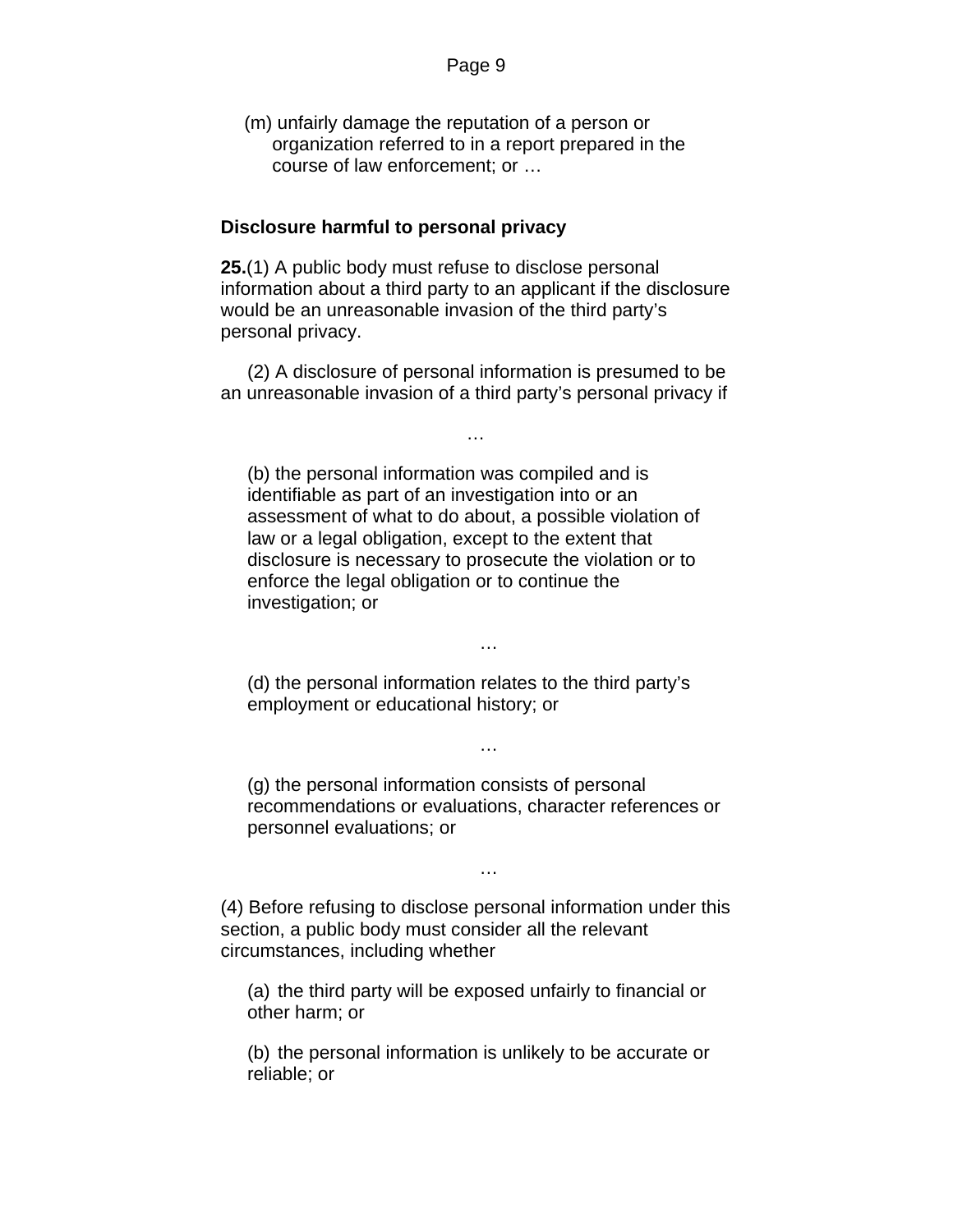#### Page 10

(c) the personal information has been supplied in confidence; or

(d) the disclosure may unfairly damage the reputation of any person referred to in the record requested by the applicant; or

(e) the personal information is relevant to a fair determination of the applicant's right; or

(f) the disclosure is desirable for the purpose of subjecting the activities of the Government of the Yukon or a public body to public scrutiny; or

(g) the disclosure is likely to promote public health and safety.

[12] I note that section 26(1) of the ATIPP Act provides for notice to be given to a third party before giving access. In this case, there is no identifiable third party, so it was not practicable to give any third party notices.

[13] Once the application for access to information is refused by the public body or archivist, the person may request the IPC to review the refusal under section 48 of the ATIPP Act. Ms. Avoledo did so, and the Commissioner's Report After Review was given on January 15, 2002 pursuant to section 57.

[14] The public body pursuant to section 58 of the ATIPP Act decides what, if any, recommendations of the IPC will be followed. The PSC, without referring to any specific sections of the ATIPP Act, maintained that the *Workplace Review* report was not required to be disclosed. The PSC relied upon the confidentiality section of the Workplace Harassment Policy and the "normal confidentiality requirements under that Policy" in requiring a confidentiality agreement letter to be signed before release with deletions.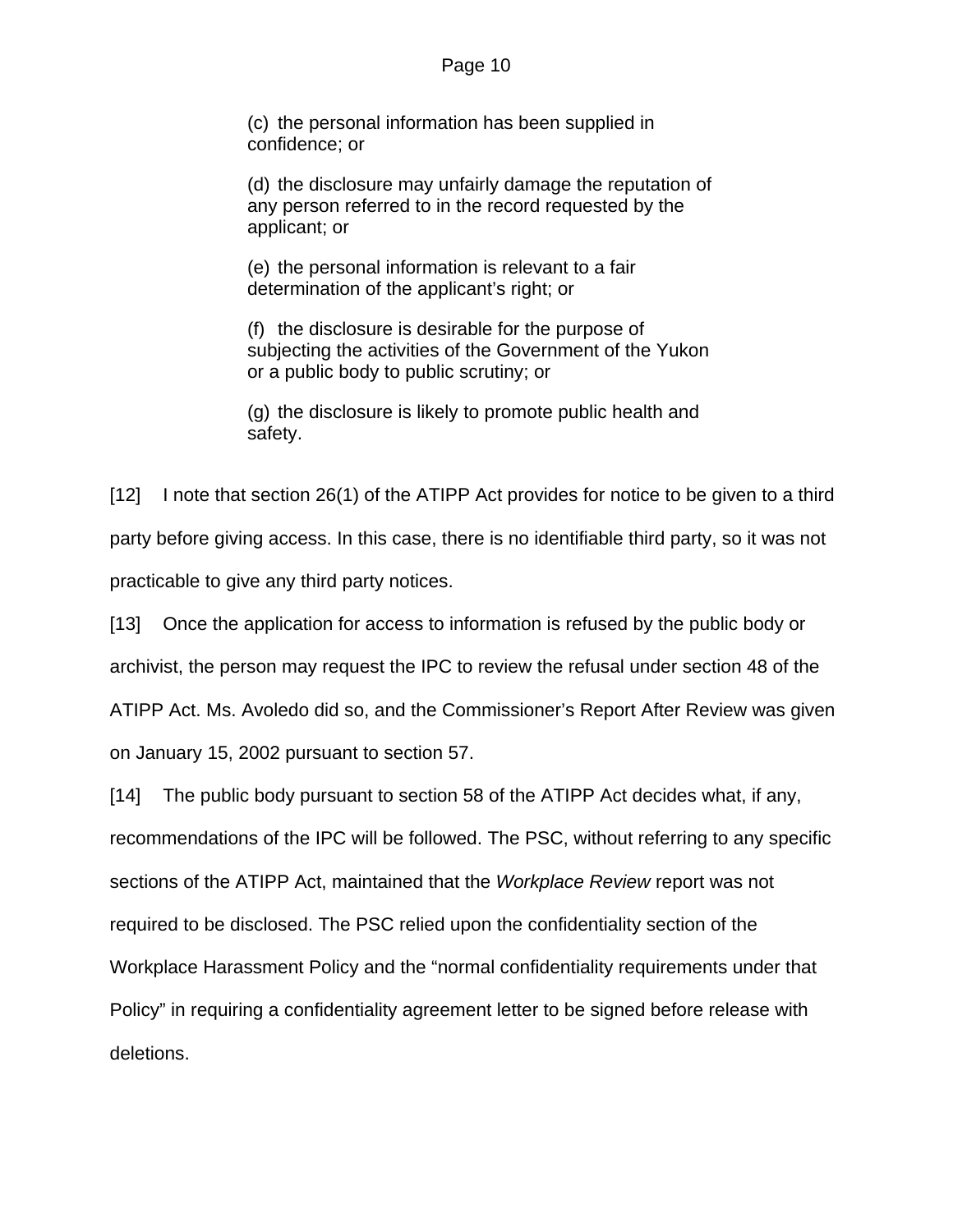[15] Ms. Avoledo has appealed the decision of the PSC under section 59(1)(a).

Pursuant to s. 60(1)(a), this court has conducted a new hearing and may consider any

matter that the IPC could have considered. The powers of this court on the appeal are:

# **Disposition of an appeal**

**61.** On an appeal to it, the Supreme Court must decide whether the public body is required or authorized to refuse access and may

(a) order that the public body give the applicant access to all or part of the record, if the court determines that the public body is not authorized or required to refuse the access; or

(b) confirm the public body's refusal to give access to all or part of the record, if the court determines that the public body is required or authorized to refuse the access.

# **THE WORKPLACE HARASSMENT POLICY**

[16] The Workplace Harassment Policy is found in the Yukon Government's General

Administration Manual. The Workplace Harassment Policy was developed to be

consistent with the *Human Rights Act*, SY 1987, c. 3, which provides:

13(1) No person shall

 (a) harass any individual or group by reference to a prohibited ground of discrimination;

(b) retaliate or threaten to retaliate against an individual who objects to this harassment.

 (2) In subsection (1), "harass" means to engage in a course of vexatious conduct or to make a demand or sexual solicitation or advance that one knows or ought reasonably to know is unwelcome.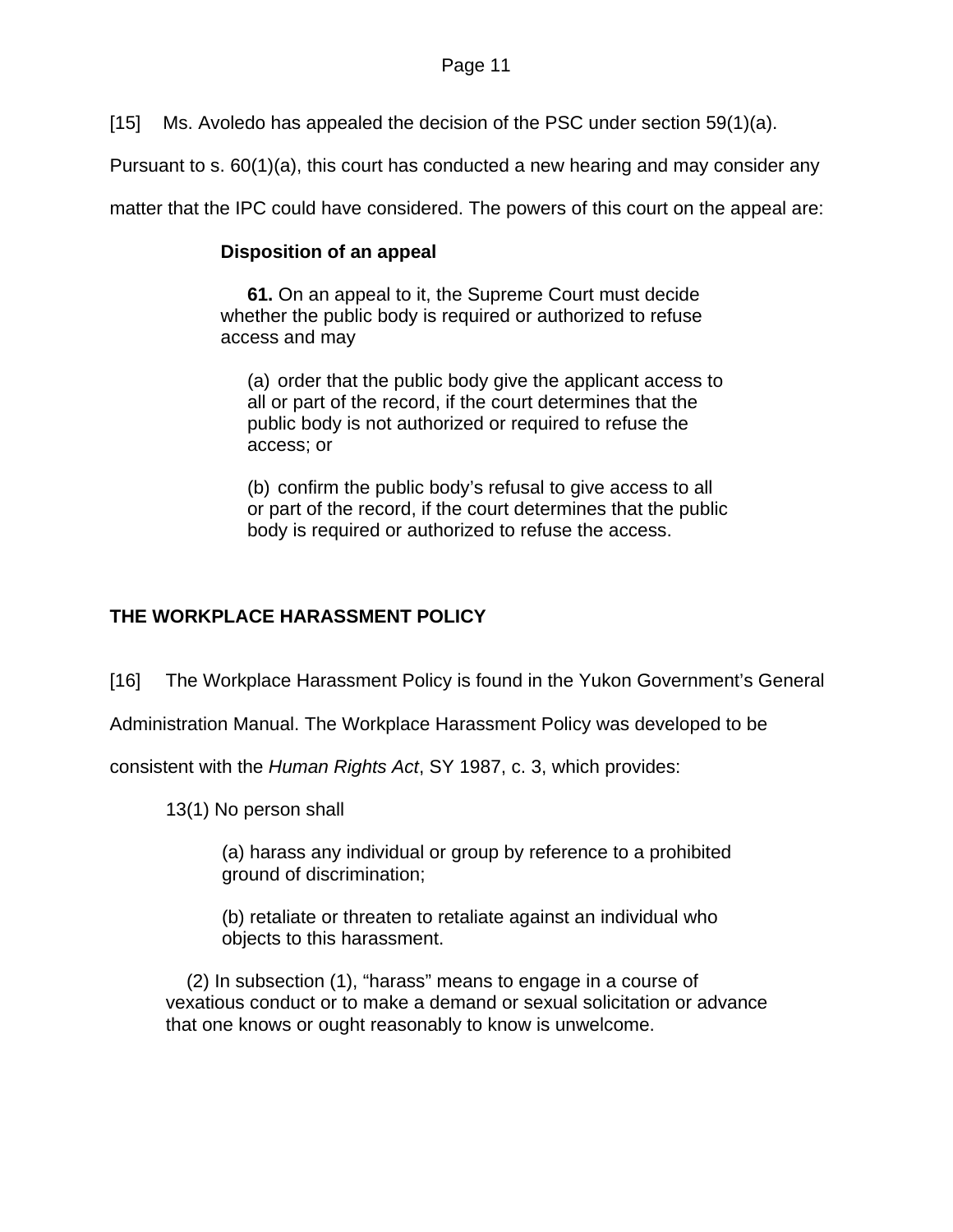[17] Section 35 of the *Human Rights Act*, SY 1987, c. 3, makes the Act binding upon the Government of the Yukon Territory and its corporations, boards and commissions. A complaint under the Workplace Harassment Policy is not a complaint under the *Human Rights Act*. However, it is the stated purpose of the policy to establish a workplace that does not tolerate harassment and to maintain a work environment free from harassment. This is, in part, a response to section 32 of the *Human Rights Act*, which makes employers responsible for the discriminatory conduct of their employees unless it is established that the employer did not consent to the conduct and took care to prevent the conduct.

[18] The Government of Yukon employs a full-time Workplace Harassment Prevention Coordinator to foster and maintain initiatives under the Workplace Harassment Policy, as well as conducting investigations.

[19] The Workplace Harassment Policy provides for the appointment of a Harassment Review Committee comprised of three individuals from a roster. One of the members conducts the investigation.

[20] The PSC considers confidentiality to be of the greatest importance during investigations, and consequently section 2.7, set out above, is rigorously adhered to. Counsel for the PSC has submitted that harassment investigations are highly sensitive and surrounded by an atmosphere of heated and volatile debate.

[21] Counsel advocates for a zone of confidentiality to be applied to harassment investigations for two reasons. First, to ensure a process that preserves people's dignity and second, to ensure that no stigma attaches to either the victim or the accused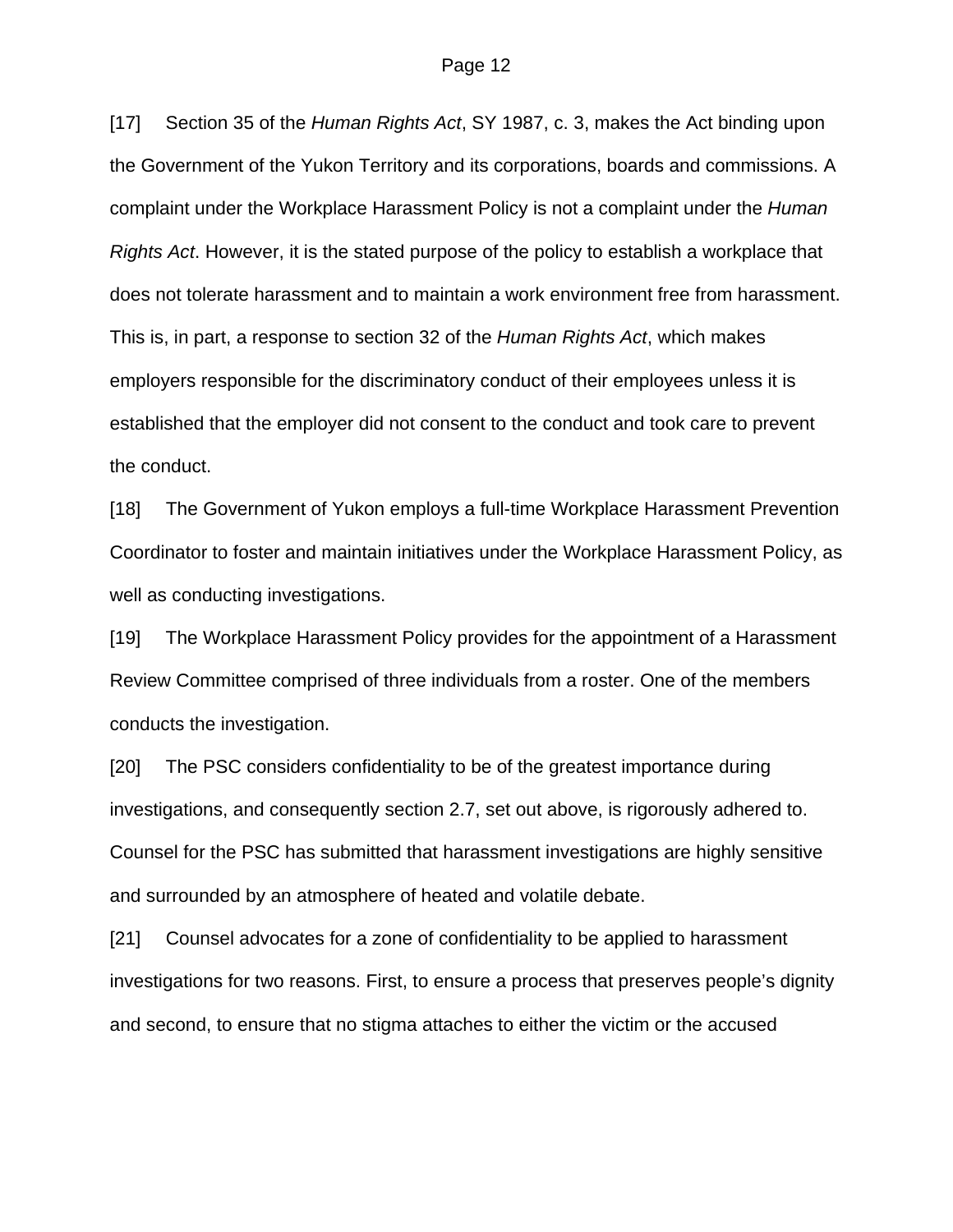person. It is feared that without such a zone of confidentiality there may be a chilling effect that discourages victims from coming forward.

[22] The PSC submits a case-by-case approach to the disclosure of information forces a case-by-case defence to disclosure. In their view, a zone of confidentiality is the preferred policy approach because:

- i. there is a negligible public interest in the disclosure of these records;
- ii. the parties have a strong privacy interest; and
- iii. there is a significant legal obligation on the employer to address harassment and not be hampered by the prospect of a case-by-case battle over the disclosure of records.

# **THE COMMISSIONER'S REPORT**

[23] The Commissioner's Report After Review is a lengthy decision which covers the submissions raised by the PSC. The following findings were made:

(a) Section 25(2)(b) applies to the personal information collected in the course of the workplace investigation based on the possible violation of a legal obligation. Thus, the disclosure of such personal information is presumed to be, and was found to be, an unreasonable invasion of the third party's personal privacy. This aspect of the IPC report dealt with personal information about a third party, that is any personal information about any employee in the unit that could be identified in the *Workplace Review*  report.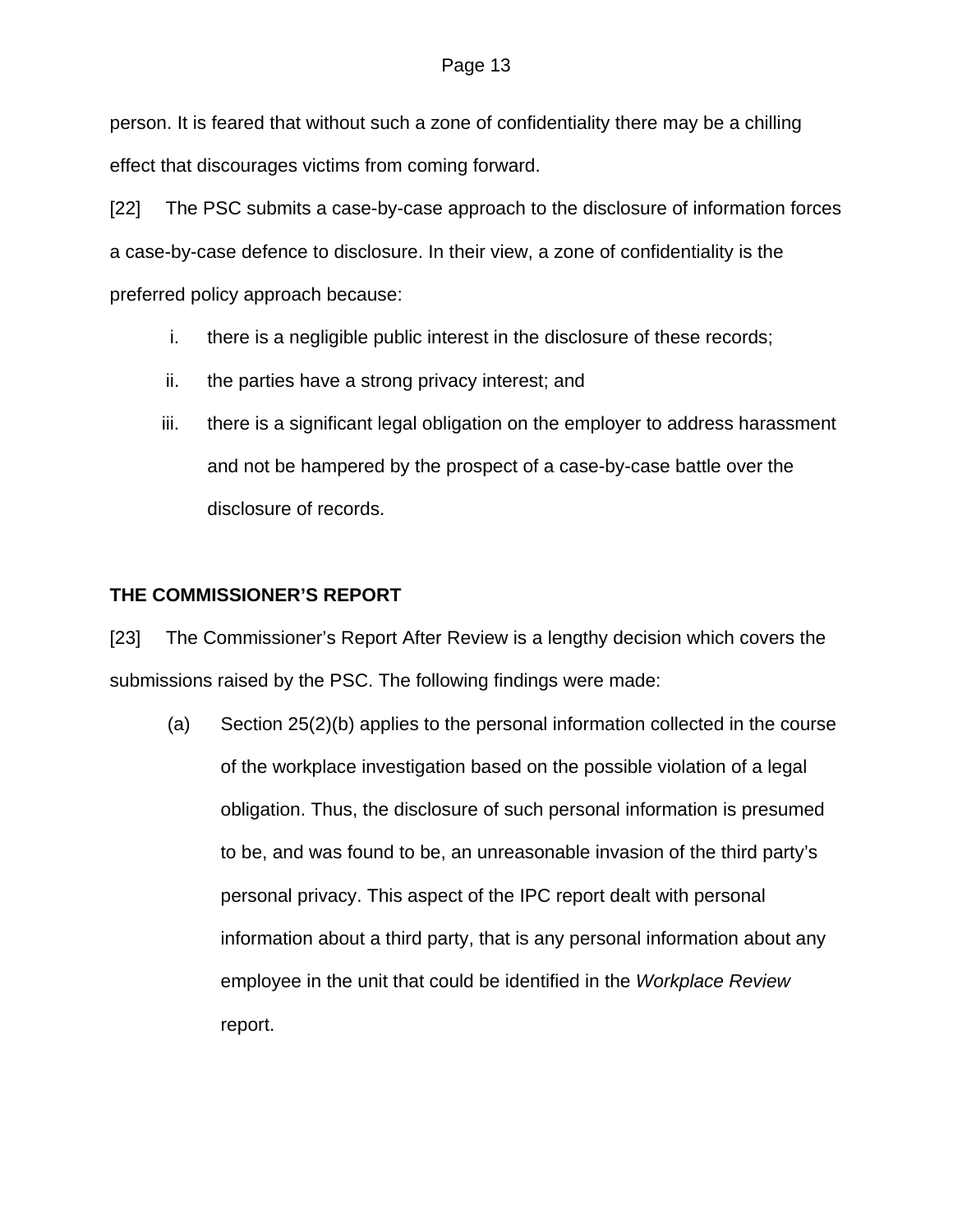- (b) As to the PSC submission that section 25 of the ATIPP Act could be applied to exclude the entire report, the IPC ruled that the report enjoys no greater protection by being the product of a workplace investigation. In other words, the refusal to disclose relates to personal information, which must be addressed on an exception-by-exception basis.
- (c) The IPC found that the general factual information about a group of employees in the report could not be considered personal information because it is not information about an identifiable person or that could be associated with a specific individual.
- (d) The IPC then proceeded to highlight those parts of the report that he considered personal and should be deleted from the report pursuant to section 5(b) of the ATIPP Act.
- (e) The IPC found that the employees were parties and not merely witnesses.
- (f) The IPC did not consider section 19(1)(m) of the ATIPP Act.

#### **ANALYSIS**

#### **Issue 1: Was the report prepared under the Workplace Harassment Policy?**

[25] This issue is important because the PSC claims there should be a zone of confidentiality arising from the Workplace Harassment Policy.

[26] Counsel for Ms. Avoledo submits that the workplace harassment investigation of Ms. Avoledo's unit was initially commenced under the Workplace Harassment Policy. However, counsel submits that the unilateral action of the Deputy Minister and Workplace Harassment Prevention Coordinator to conduct a *Workplace Review* resulted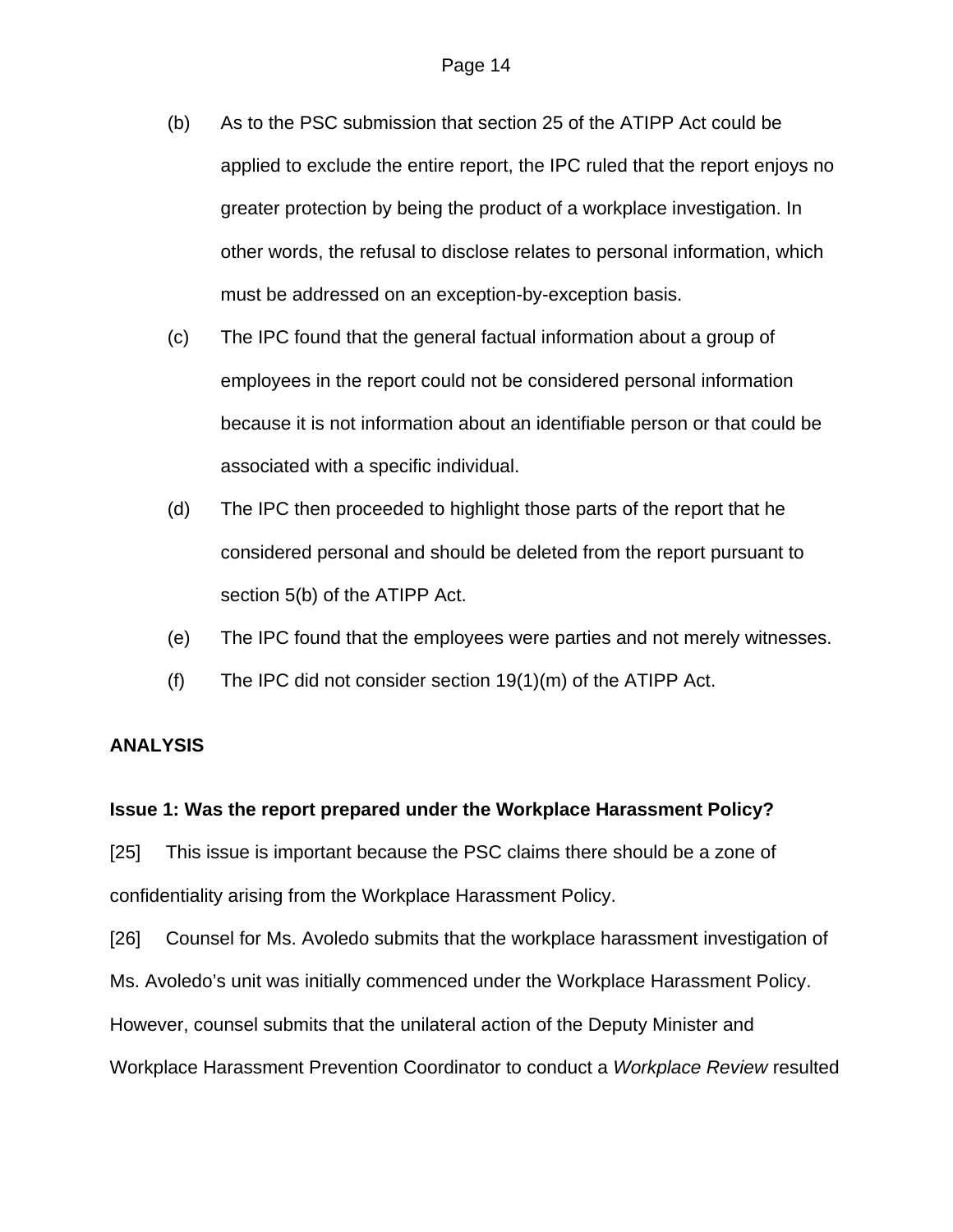in taking the investigation out of the Workplace Harassment policy. There are three reasons supporting this position. Firstly, there was never a complaint or a complainant to invoke the policy.

[27] Secondly, the Harassment Review Committee that was appointed never proceeded to act in the matter. It did not review the report of the Workplace Harassment Prevention Coordinator and, in fact, one of the members of the committee never heard about the matter again beyond the fact of her appointment.

[28] Thirdly, despite the PSC reliance upon the confidentiality requirement of the Workplace Harassment Policy, the confidentiality was breached by giving the report to the Deputy Minister and the union representative. Counsel submits that these two individuals are not "authorized persons."

[29] Counsel for PSC submits that the application for the Workplace Harassment Policy is not exclusively complaint driven and section 2.6.1 provides an informal resolution if a deputy head "suspects" the possible occurrence of workplace harassment. Thus, there was never a formal resolution process involved under the policy and no formal complaint to investigate.

[30] Counsel for PSC further submits that the Workplace Harassment Policy is remedial under section 2.1.3. Managers and supervisors are responsible for:

(a) Putting an end to any harassment that they are aware of, whether there is a complaint or not;

…

(b) Ensuring compliance with the policy within their branch/unit; and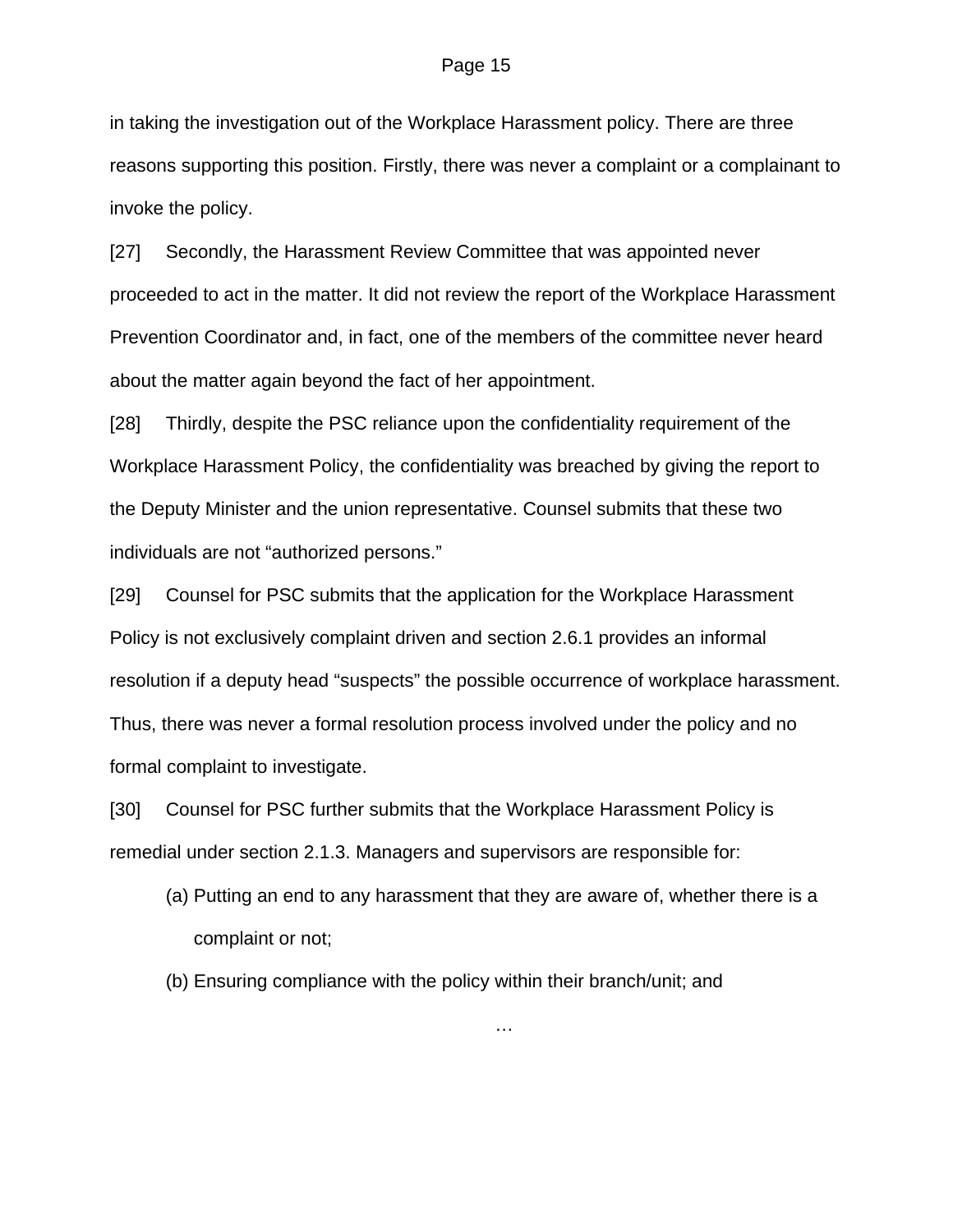[31] In answer to the breach of confidentiality allegation, counsel for PSC relies upon the fact that the report was not made public in any way. Further, even if the disclosures to the Deputy Minister and the union representative were in breach of the confidentiality requirement, counsel submits it should not result in a declaration that the Workplace Harassment Policy did not apply to the investigation.

[32] I am satisfied that the *Workplace Review* report was prepared under the Workplace Harassment Policy. Although it did not follow the policy as closely as it should have, the investigation was initiated under the policy and the confidentiality of the investigation was stressed. The investigation was also undertaken by the Workplace Harassment Coordinator, who produced the *Workplace Review* report. It would not be appropriate to ignore the fact that the investigation was initiated under section 2.6.1 of the Workplace Harassment Policy.

## **Issue 2: Are the deletions of personal information authorized by section 19 or section 25 of the ATIPP Act?**

[33] Counsel were in agreement that the IPC deletions of personal information were authorized under section 25 (2)(b) of the ATIPP Act. In my view, both categories of "a possible violation of law or a legal obligation" were engaged. The possible violation of law is found in section 13 of the *Human Rights Act* and the legal obligation of the employer in section 32. While Ms. Avoledo was unable to review any of the deletions, I was able to review them. I find that the deletions of both the IPC and the PSC were reasonable in that the employee unit in question is very small and references to some events or incidents could be identified by employees in the unit as referring to a specific person and thereby constitute an unreasonable invasion of the third party's personal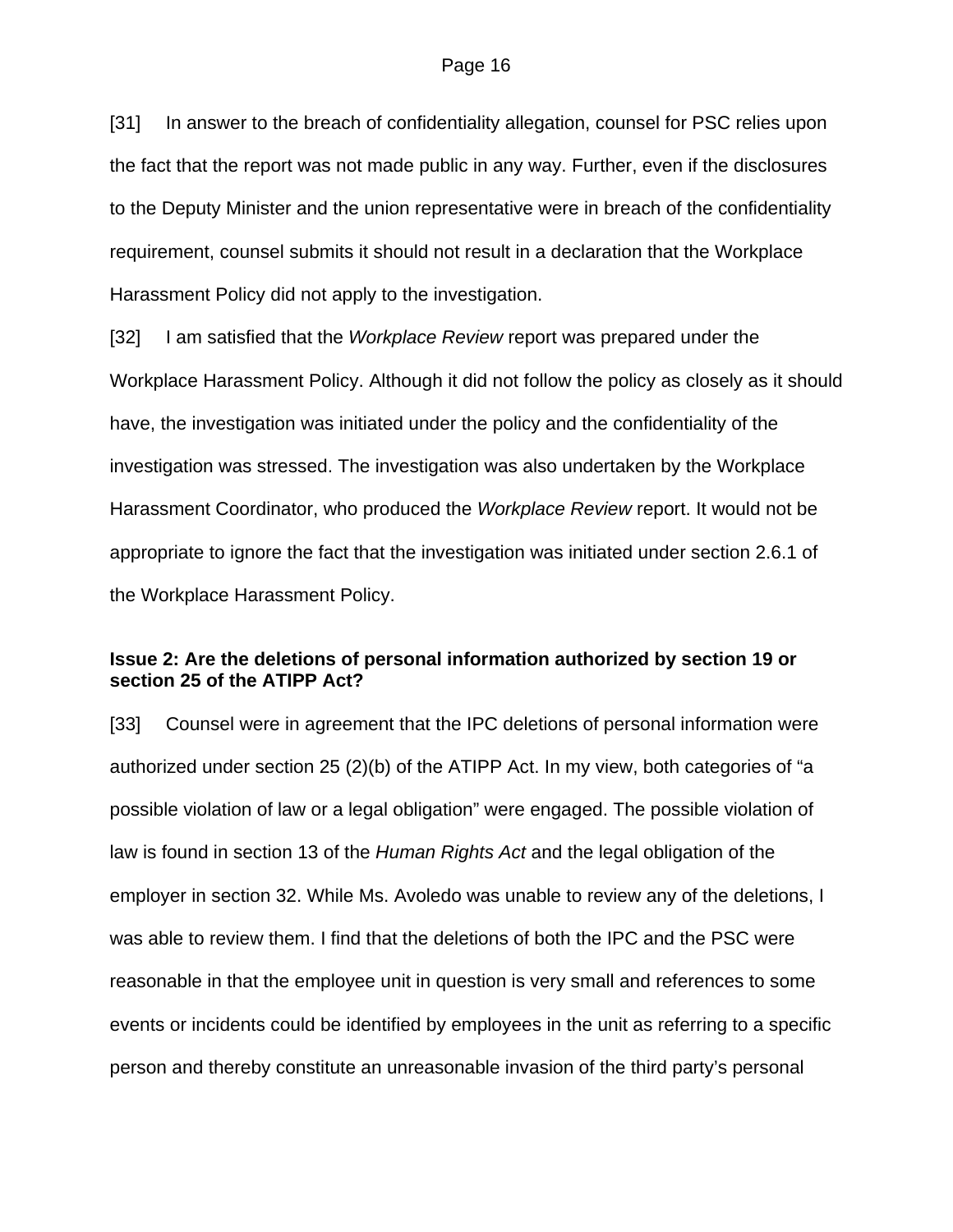privacy. I attach great importance to the fact that the personal information was given in confidence.

[34] As I indicated earlier, the bulk of the deletions were initiated by the IPC, and the PSC simply added a few references that were justifiable. There has been no attempt to use section 25 of the ATIPP Act to suppress information that could prove embarrassing or controversial to the Government of Yukon.

[35] It should also be noted that section 25(1) could stand alone in prohibiting the disclosure in this case on the grounds that such disclosure would be an unreasonable invasion of a third party's personal privacy. In other words, it is not necessary to rely on the presumptions in section 25(2) as long as the relevant circumstances set out in section 25(4) are considered. In this case, section 25(4)(c), where the personal information has been supplied in confidence, strongly supports the refusal to disclose the deleted items.

[36] I am also of the view that the refusal to disclose the personal information could be justified under sections 25(2)(d) and (g).

[37] Counsel for the PSC also submits that section  $19(1)(m)$  of the ATIPP Act can be applied to refuse to disclose the personal information in the *Workplace Review* report. [38] I note that the IPC dismissed this ground on the basis that the PSC did not exercise its discretion under section 19(1)(m) when it claimed confidentiality. However, I am prepared to consider whether section 19(1)(m) can be invoked to support a zone of confidentiality.

[39] I must first address the question of whether the workplace harassment investigation and the *Workplace Review* report was "prepared in the course of law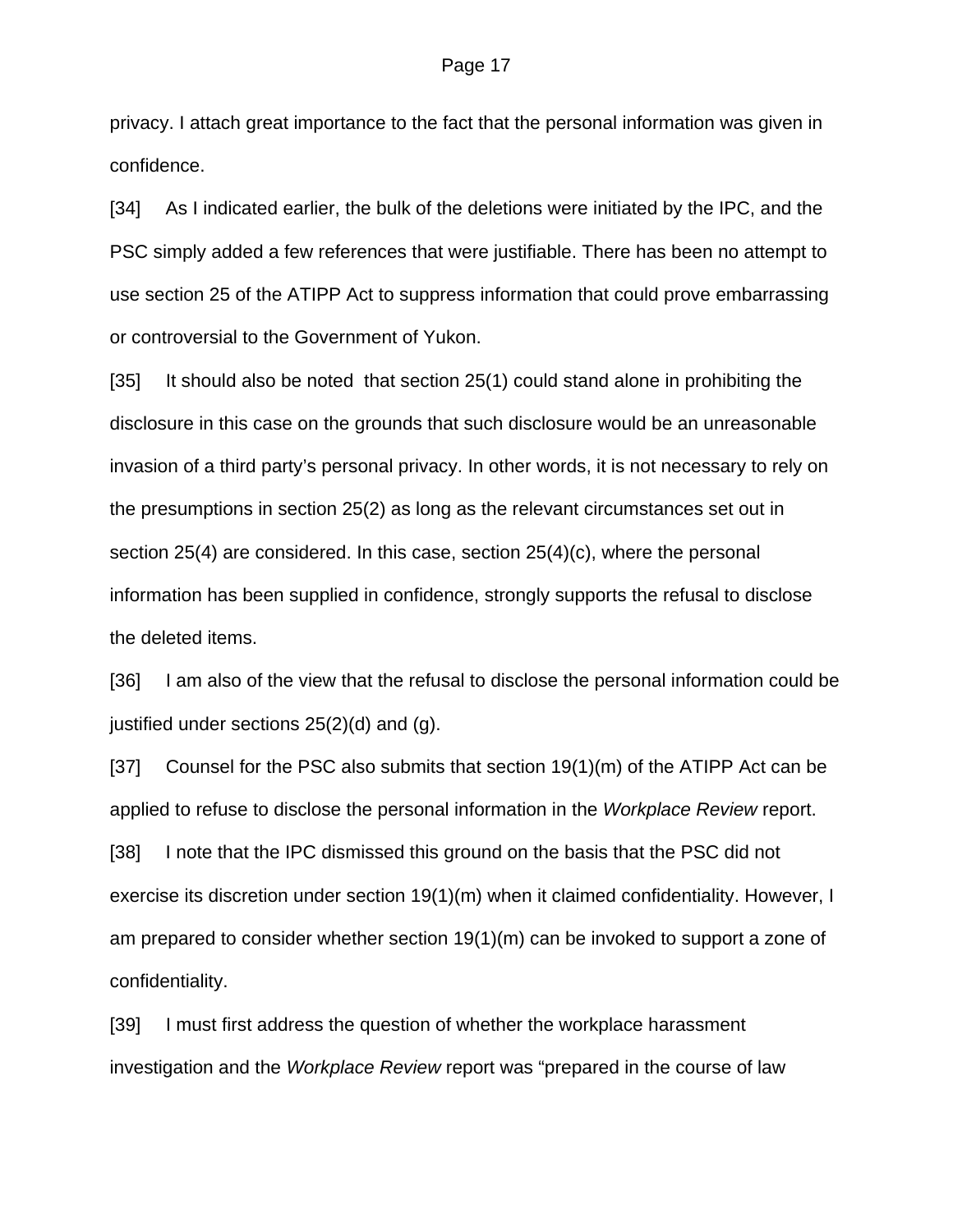enforcement." "Law enforcement" is defined in section 3(b) as "investigations that could lead to a penalty or punishment being imposed or an order being made under an Act of Parliament or of the Legislature." I have no doubt that this investigation could lead to a person being found responsible for harassment, which is an offence under the *Human Rights Act*. It could also lead to some punishment being imposed in an employment context, which would have to be pursuant to public service legislation.

[40] As a result, I find that section 19(1)(m) could be applied to refuse disclosure of the personal information in the *Workplace Review* report.

# **Issue 3: Does the ATIPP Act authorize the PSC to require a confidentiality agreement prohibiting Ms. Avoledo from sharing or discussing the report with anyone?**

[41] Counsel for the PSC submits that all records, including a final report created during a workplace harassment investigation, should be subjected to a stricter standard of release and generally be protected from public release under the ATIPP Act. It is submitted that a zone of confidentiality is critical to protect the fundamental dignity and self-respect of workers in workplace harassment investigations which are highly personal and very sensitive. It is suggested that failure to maintain a zone of confidentiality surrounding the investigation and final report will deter individuals from pursuing complaints in a small jurisdiction like the Yukon, where there is a significant danger of harming reputations and careers. Thus, the PSC submits that disclosure to the parties should only be done on a confidential basis and that the report be kept strictly confidential and not shared or discussed with anyone. I am persuaded that there are very strong and valid policy reasons to have a zone of confidentiality covering all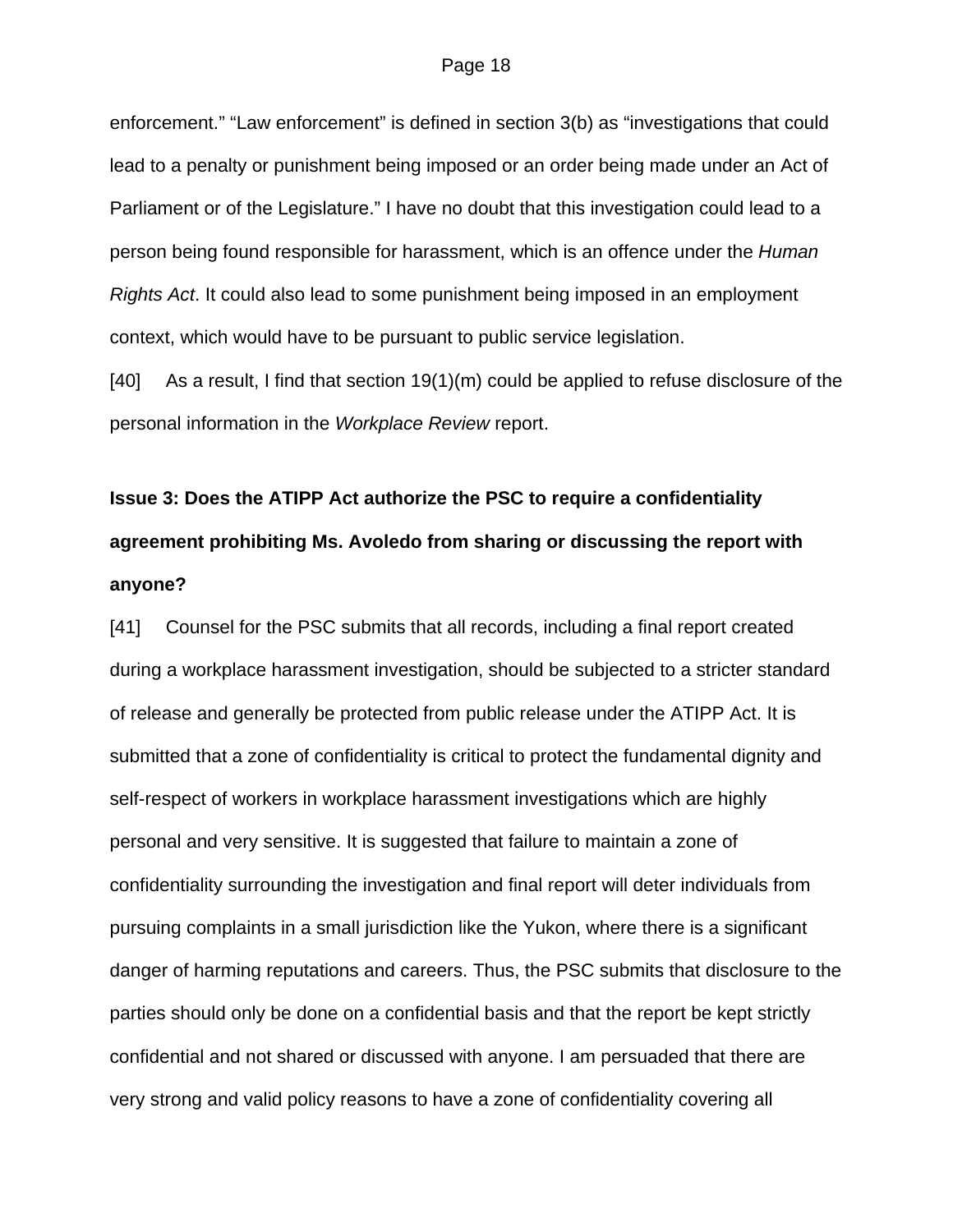workplace harassment investigations, particularly where they involve sexual harassment. However, the issue is not the validity of the zone of confidentiality advocated by the PSC, but rather, whether the zone of confidentiality can be supported by the provisions of the ATIPP Act.

[42] I note that the restrictions now sought by the PSC are less stringent than those sought by the Deputy Minister. However, they would still prevent a party from sharing or discussing the report with another employee, a friend, legal counsel or a psychologist or social worker.

[43] Counsel for PSC acknowledges that the ATIPP Act does not create a special exception for maintaining confidentiality and prohibiting public release of records relating to workplace harassment investigations. The Act does not address the issue of requiring confidentiality agreements.

[44] Counsel for PSC also concedes that the Workplace Harassment Policy does not have any legal authority in the context of the ATIPP Act. However, counsel maintains that the Workplace Harassment Policy is a factor to be considered in the exercise of discretion under the ATIPP Act. It is significant to note that even the confidentiality section 2.7 of the Workplace Harassment Policy refers only to "all complaints" and "any information and materials related to the complaints."

[45] Counsel for PSC relies upon section 19(1)(m) of the ATIPP Act to support the concept of a zone of confidentiality. I repeat this section:

> **19.**(1) A public body may refuse to disclose information to an applicant if the disclosure could reasonably be expected to

> > …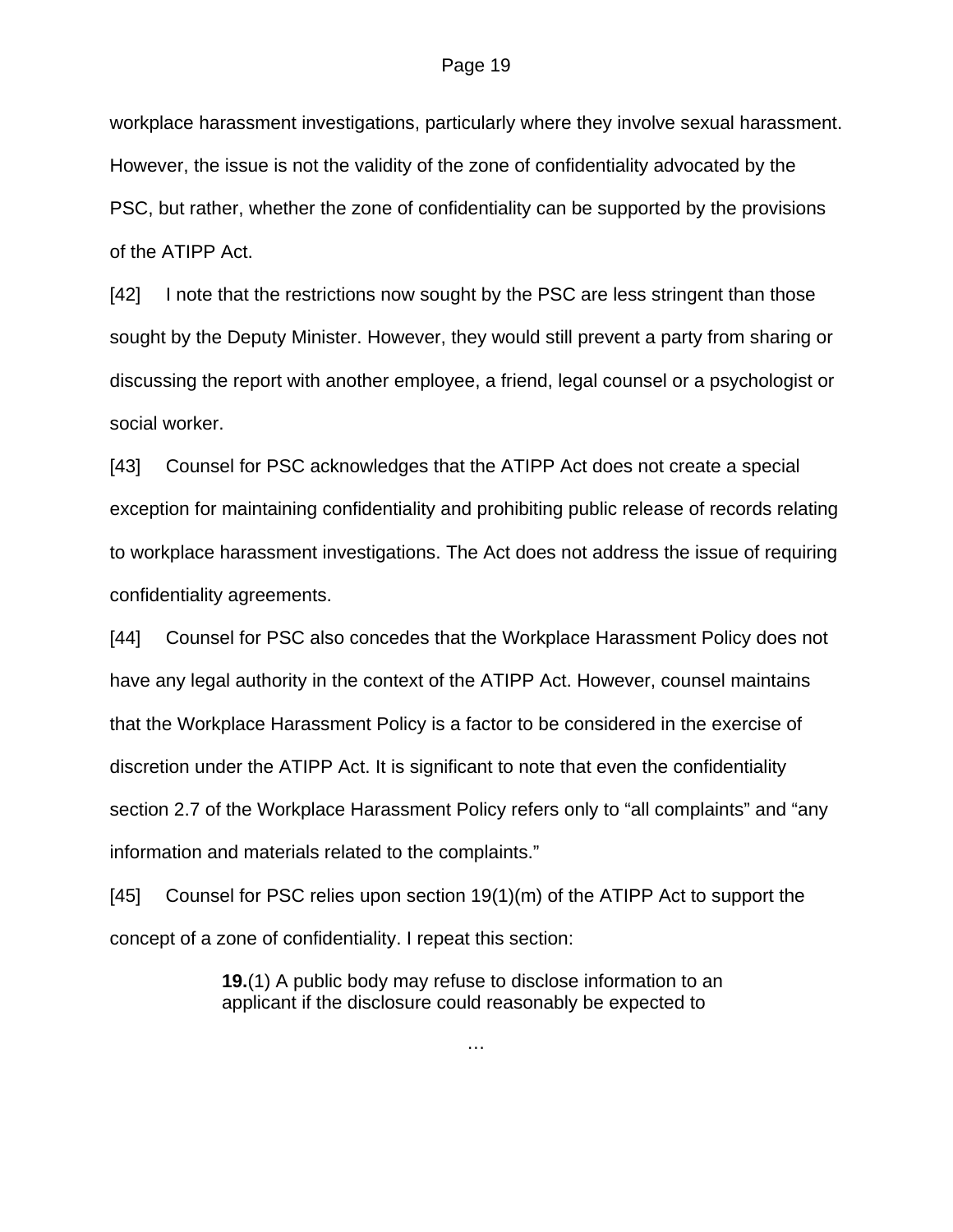#### Page 20

(m) unfairly damage the reputation of a person or organization referred to in a report prepared in the course of law enforcement; or

…

[46] I am of the view that the ATIPP Act makes no provision for non-disclosure on a blanket basis for a particular type of record or information. Section 5(1), in fact, creates a right of access to any record unless it can be excepted from disclosure under section 5(2). Section 5(2) is quite explicit in stating that if such excepted information can be reasonably separated or obliterated from the record, the applicant has a right of access to the remainder of the record. In my view, section 5 sets out the procedure to be followed in any of the sections of Part 2 of the ATIPP Act, which includes both sections 19 and 25.

 $[47]$  What is required, then, is a case-by-case analysis of either sections  $[25(2)(b), (d)]$ (g) or section 19(1)(m) in the context of Ms. Avoledo's request for access. The result in this case is that certain personal information has been deleted. The remaining information in this case is not personal information and therefore must be disclosed according to section 5(2) of the ATIPP Act. This is also supported in the purposes of the Act, where section 1(a) gives the public a right of access subject to section 1(c) specifying limited exceptions. I reiterate that none of the specified exceptions to the right of access can be interpreted to justify a blanket non-disclosure for an entire record premised on the zone of confidentiality policy ground. While I am of the view that section 19(1)(m) could be invoked to prevent disclosure of all or part of a record in a sexual harassment situation, facts of that nature are not before me.